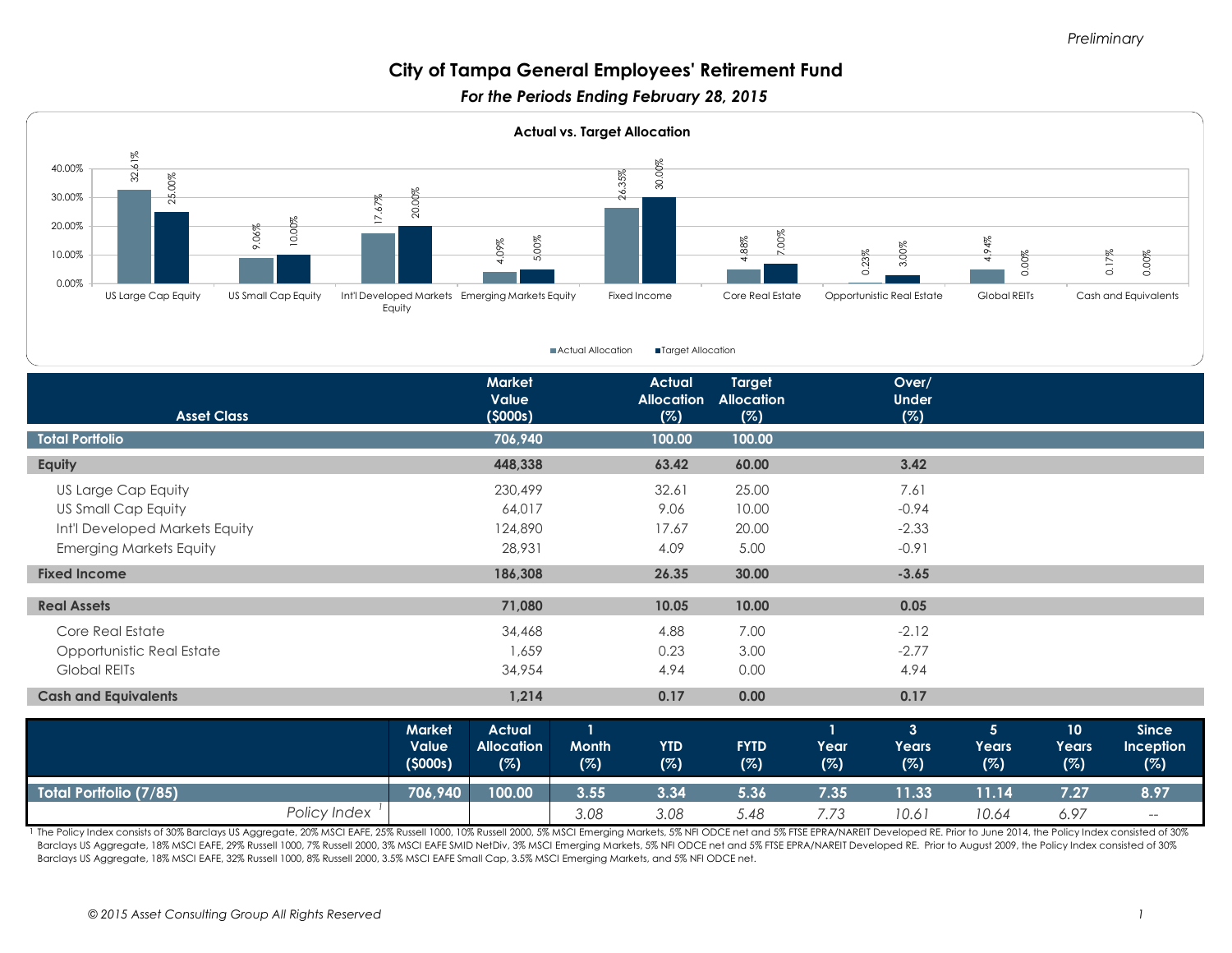#### **City of Tampa General Employees' Retirement Fund**  *For the Periods Ending February 28, 2015*

|                                                      | <b>Market</b><br><b>Value</b><br>(5000s) | <b>Actual</b><br><b>Allocation</b><br>(%) | <b>Month</b><br>(%) | <b>YTD</b><br>(%) | <b>FYTD</b><br>(%) | Year<br>(%)     | $\overline{3}$<br>Years<br>(%) | 5 <sup>5</sup><br>Years<br>(%) | 10 <sup>°</sup><br>Years<br>(%) | <b>Since</b><br><b>Inception</b><br>(%) |
|------------------------------------------------------|------------------------------------------|-------------------------------------------|---------------------|-------------------|--------------------|-----------------|--------------------------------|--------------------------------|---------------------------------|-----------------------------------------|
| Total Portfolio (7/85)                               | 706,940                                  | 100.00                                    | 3.55                | 3.34              | 5.36               | 7.35            | 11.33                          | 11.14                          | 7.27                            | 8.97                                    |
| Policy Index                                         |                                          |                                           | 3.08                | 3.08              | 5.48               | 7.73            | 10.61                          | 10.64                          | 6.97                            |                                         |
| US Large Cap Equity (4/02)<br>S&P 500                | 230,499                                  | 32.61                                     | 6.18<br>5.75        | 3.60<br>2.57      | 7.34<br>7.63       | 13.44<br>15.51  | 19.91<br>18.00                 | 16.74<br>16.18                 | 9.18<br>7.99                    | 8.30<br>6.95                            |
| US Small Cap Equity (1/99)<br>Russell 2000           | 64,017                                   | 9.06                                      | 5.67<br>5.94        | 3.27<br>2.53      | 11.21<br>12.50     | 5.99<br>5.63    | 18.28<br>16.58                 | 17.65<br>15.97                 | 9.14<br>8.31                    | 11.83<br>8.28                           |
| Non US Equity (03/03)<br>International Equity Index  | 153,821                                  | 21.76                                     | 6.07<br>5.41        | 6.45<br>5.96      | 3.62<br>2.04       | $-0.47$<br>0.91 | 7.45<br>8.78                   | 8.37<br>7.97                   | 5.94<br>5.83                    | 10.09<br>10.68                          |
| Fixed Income (10/84)<br><b>Barclays US Aggregate</b> | 186,308                                  | 26.35                                     | $-0.61$<br>$-0.94$  | 1.18<br>1.14      | 2.12<br>2.95       | 5.11<br>5.05    | 3.34<br>2.76                   | 4.96<br>4.29                   | 5.17<br>4.82                    | 7.12<br>7.64                            |
| Real Assets (07/02)                                  | 71,080                                   | 10.05                                     | $-0.17$             | 2.00              | 7.50               | 14.21           | 11.90                          | 13.01                          | 8.15                            | 8.56                                    |
| Real Assets Composite Index <sup>3</sup>             |                                          |                                           | $-0.28$             | 2.19              | 7.89               | 14.19           | 12.59                          | 13.67                          | $--$                            |                                         |
| Cash and Equivalents (06/93)<br>US T-Bills 90 Day    | 1,214                                    | 0.17                                      | 0.05<br>0.00        | 0.07<br>0.00      | 0.09<br>0.01       | 0.21<br>0.03    | 0.15<br>0.07                   | 0.20<br>0.09                   | 1.68<br>1.53                    | 3.17<br>2.89                            |

2 The Non U.S. Equity Policy Index consists of 80% MSCI EAFE and 20% MSCI Emerging Markets Index. Prior to June 2014, the Non U.S. Equity Policy Index consisted of 75% MSCI EAFE, 12.5% MSCI EAFE SMID NetDiv, and 12.5% MSCI Index.

3 The Real Estate Composite Index consists of 50% NFI ODCE net and 50% FTSE EPRA/NAREIT Developed RE Index.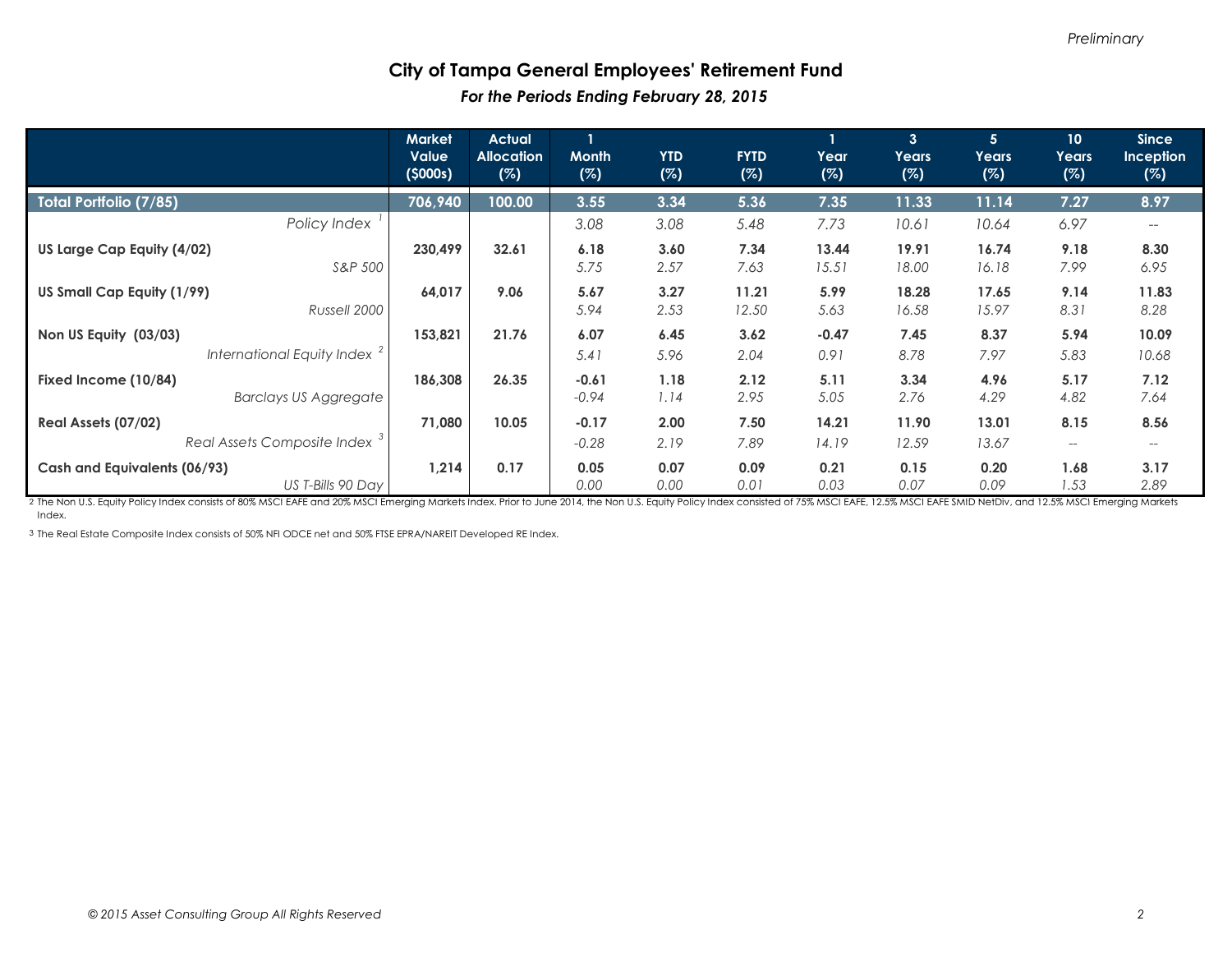### **City of Tampa General Employees' Retirement Fund**  *For the Periods Ending February 28, 2015*

|                                              | <b>Market</b><br>Value<br>(5000s) | <b>Actual</b><br><b>Allocation</b><br>(%) | $\mathbf{1}$<br><b>Month</b><br>(%) | <b>YTD</b><br>(%) | <b>FYTD</b><br>(%) | Year<br>(%) | 3 <sup>1</sup><br>Years<br>(%) | 5 <sup>1</sup><br>Years<br>(%)                      | 10 <sup>°</sup><br>Years<br>(%)                     | <b>Since</b><br>Inception<br>(%) |
|----------------------------------------------|-----------------------------------|-------------------------------------------|-------------------------------------|-------------------|--------------------|-------------|--------------------------------|-----------------------------------------------------|-----------------------------------------------------|----------------------------------|
| US Large Cap Equity (4/02)                   | 230,499                           | 32.61                                     | 6.18                                | 3.60              | 7.34               | 13.44       | 19.91                          | 16.74                                               | 9.18                                                | 8.30                             |
| S&P 500                                      |                                   |                                           | 5.75                                | 2.57              | 7.63               | 15.51       | 18.00                          | 16.18                                               | 7.99                                                | 6.95                             |
| Waddell & Reed Investment Management (12/04) | 120,586                           | 17.06                                     | 6.07                                | 6.52              | 11.45              | 16.04       | 19.53                          | 17.35                                               | 10.68                                               | 10.59                            |
| Russell 1000 Growth                          |                                   |                                           | 6.67                                | 5.03              | 10.06              | 16.24       | 18.05                          | 17.21                                               | 9.28                                                | 9.21                             |
| Dodge & Cox Incorporated (4/02)              | 109,913                           | 15.55                                     | 6.30                                | 0.58              | 3.16               | 10.68       | 20.00                          | 15.95                                               | 7.54                                                | 8.57                             |
| Russell 1000 Value                           |                                   |                                           | 4.84                                | 0.65              | 5.66               | 13.49       | 18.11                          | 15.51                                               | 7.21                                                | 7.36                             |
| US Small Cap Equity (1/99)                   | 64,017                            | 9.06                                      | 5.67                                | 3.27              | 11.21              | 5.99        | 18.28                          | 17.65                                               | 9.14                                                | 11.83                            |
| Russell 2000                                 |                                   |                                           | 5.94                                | 2.53              | 12.50              | 5.63        | 16.58                          | 15.97                                               | 8.31                                                | 8.28                             |
| ClariVest Asset Management (7/07)            | 15,216                            | 2.15                                      | 7.38                                | 5.10              | 14.02              | 11.72       | 19.76                          | 19.18                                               | $\overline{\phantom{a}}$                            | 6.40                             |
| Russell 2000 Growth                          |                                   |                                           | 7.20                                | 4.75              | 15.29              | 7.37        | 17.83                          | 17.96                                               | 9.40                                                | 8.30                             |
| GW Capital (3/12)                            | 22,465                            | 3.18                                      | 4.75                                | 1.73              | 6.38               | $-0.94$     | 14.18                          | $\hspace{0.05cm} -\hspace{0.05cm} -\hspace{0.05cm}$ | $\hspace{0.05cm} -\hspace{0.05cm} -\hspace{0.05cm}$ | 14.18                            |
| Russell 2000 Value                           |                                   |                                           | 4.64                                | 0.29              | 9.71               | 3.96        | 15.32                          | 13.97                                               | 7.13                                                | 15.32                            |
| WTC SC 2000 (1/99)                           | 26,336                            | 3.73                                      | 5.48                                | 3.57              | 14.00              | 9.27        | 21.17                          | 20.54                                               | 11.65                                               | 12.11                            |
| Russell 2000                                 |                                   |                                           | 5.94                                | 2.53              | 12.50              | 5.63        | 16.58                          | 15.97                                               | 8.31                                                | 8.28                             |
| Non U.S. Equity (3/03)                       | 153,821                           | 21.76                                     | 6.07                                | 6.45              | 3.62               | $-0.47$     | 7.45                           | 8.37                                                | 5.94                                                | 10.09                            |
| International Equity Index <sup>2</sup>      |                                   |                                           | 5.41                                | 5.96              | 2.04               | 0.91        | 8.78                           | 7.97                                                | 5.83                                                | 10.68                            |
| <b>Int'l Developed Markets Equity</b>        |                                   |                                           |                                     |                   |                    |             |                                |                                                     |                                                     |                                  |
| Mercator International Fund (4/03)           | 57,887                            | 8.19                                      | 6.70                                | 5.89              | 2.04               | $-4.01$     | 7.92                           | 6.55                                                | 5.25                                                | 10.08                            |
| Fisher Investments (7/03)                    | 67,003                            | 9.48                                      | 6.63                                | 7.30              | 6.64               | 1.97        | 9.36                           | 9.96                                                | 6.62                                                | 9.52                             |
| <b>MSCI EAFE (07/03)</b>                     |                                   |                                           | 5.99                                | 6.52              | 2.76               | 0.39        | 9.90                           | 8.27                                                | 5.32                                                | 8.64                             |
| MSCI EAFE Value (04/03)                      |                                   |                                           | 6.28                                | 6.00              | 0.89               | $-1.10$     | 9.94                           | 7.52                                                | 4.76                                                | 10.45                            |
| MSCI EAFE Growth (07/03)                     |                                   |                                           | 5.71                                | 7.02              | 4.62               | 1.88        | 9.79                           | 8.95                                                | 5.82                                                | 8.44                             |
| <b>Emerging Markets Equity</b>               |                                   |                                           |                                     |                   |                    |             |                                |                                                     |                                                     |                                  |
| Aberdeen Asset Management (6/08)             | 28,931                            | 4.09                                      | 3.58                                | 5.66              | 0.10               | 8.81        | 2.55                           | 8.25                                                | $-\!$ $\!-$                                         | 5.90                             |
| <b>MSCI Emerging Markets</b>                 |                                   |                                           | 3.11                                | 3.73              | $-0.87$            | 5.38        | 0.01                           | 3.97                                                | 8.23                                                | $-0.24$                          |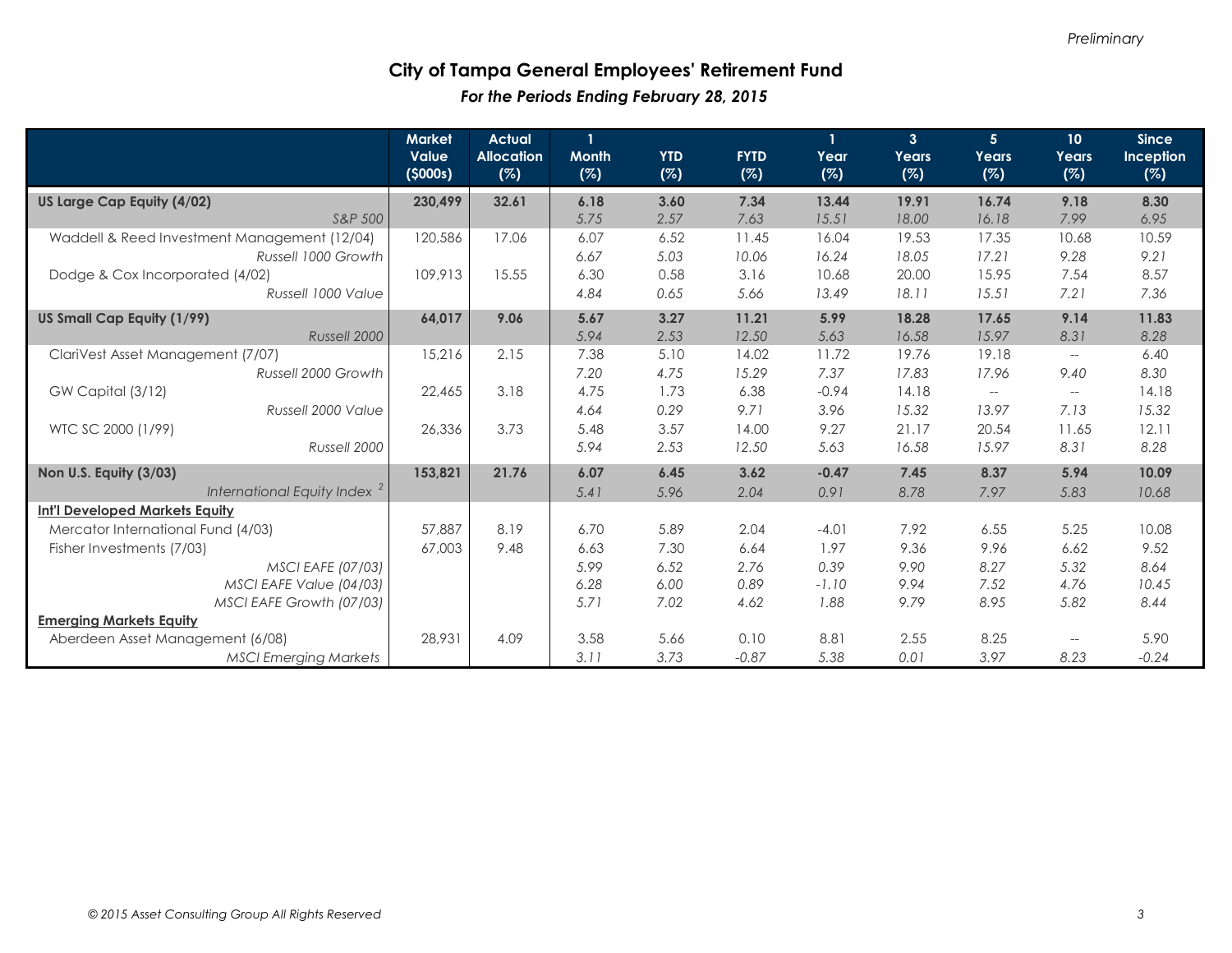### **City of Tampa General Employees' Retirement Fund**  *For the Periods Ending February 28, 2015*

|                                                | <b>Market</b><br><b>Value</b><br>(5000s) | <b>Actual</b><br><b>Allocation</b><br>(%) | <b>Month</b><br>(%)                                 | <b>YTD</b><br>(%) | <b>FYTD</b><br>(%) | Year<br>(%)       | $\overline{3}$<br>Years<br>(%) | 5 <sup>1</sup><br>Years<br>(%) | 10 <sub>1</sub><br>Years<br>(%)                     | <b>Since</b><br>Inception<br>(%) |
|------------------------------------------------|------------------------------------------|-------------------------------------------|-----------------------------------------------------|-------------------|--------------------|-------------------|--------------------------------|--------------------------------|-----------------------------------------------------|----------------------------------|
| Fixed Income (10/84)                           | 186,308                                  | 26.35                                     | $-0.61$                                             | 1.18              | 2.12               | 5.11              | 3.34                           | 4.96                           | 5.17                                                | 7.12                             |
| <b>Barclays US Aggregate</b>                   |                                          |                                           | $-0.94$                                             | 1.14              | 2.95               | 5.05              | 2.76                           | 4.29                           | 4.82                                                | 7.64                             |
| Taplin, Canida & Habacht (3/97)                | 66,702                                   | 9.44                                      | $-0.44$                                             | 1.27              | 2.49               | 5.29              | 3.70                           | 5.28                           | 5.26                                                | 6.19                             |
| <b>Barclays US Aggregate</b>                   |                                          |                                           | $-0.94$                                             | 1.14              | 2.95               | 5.05              | 2.76                           | 4.29                           | 4.82                                                | 5.74                             |
| State Street Global Advisors (6/03)            | 57,759                                   | 8.17                                      | $-0.94$                                             | 1.15              | 2.98               | 5.09              | 2.79                           | 4.31                           | 4.94                                                | 4.55                             |
| <b>Barclays US Aggregate</b>                   |                                          |                                           | $-0.94$                                             | 1.14              | 2.95               | 5.05              | 2.76                           | 4.29                           | 4.82                                                | 4.47                             |
| Brandywine (2/12)                              | 61,847                                   | 8.75                                      | $-0.49$                                             | 1.12              | 0.96               | 5.31              | 3.67                           | $\overline{\phantom{a}}$       | $\hspace{0.05cm} -\hspace{0.05cm}$                  | 3.84                             |
| Citigroup World Govt Bond                      |                                          |                                           | $-1.14$                                             | $-1.42$           | $-2.89$            | $-4.53$           | $-1.61$                        | 1.30                           | 3.06                                                | $-1.87$                          |
| Real Assets (7/02)                             | 71,080                                   | 10.05                                     | $-0.17$                                             | 2.00              | 7.50               | 14.21             | 11.90                          | 13.01                          | 8.15                                                | 8.56                             |
| Real Assets Composite Index <sup>3</sup>       |                                          |                                           | $-0.28$                                             | 2.19              | 7.89               | 14.19             | 12.59                          | 13.67                          | $-\!$                                               | $--$                             |
| <b>Core Real Estate</b>                        |                                          |                                           |                                                     |                   |                    |                   |                                |                                |                                                     |                                  |
| UBS Global Asset Management (9/00) as of 12/14 | 34,468                                   | 4.88                                      | $\overline{\phantom{m}}$                            | 11.68             | 3.02               | 11.68             | 10.75                          | 12.43                          | 7.59                                                | 8.35                             |
| NFI ODCE Net as of 12/14                       |                                          |                                           | $\hspace{0.05cm} -\hspace{0.05cm} -\hspace{0.05cm}$ | 11.46             | 3.02               | 11.46             | 11.37                          | 12.85                          | 6.11                                                | 6.79                             |
| <b>Opportunistic Real Estate</b>               |                                          |                                           |                                                     |                   |                    |                   |                                |                                |                                                     |                                  |
| Private Real Estate Composite (6/04)           | 1,659                                    | 0.23                                      | $-0.12$                                             | 0.02              | 6.48               | 25.84             | 17.28                          | 16.38                          | $-1.34$                                             | $-0.33$                          |
| <b>Global REITs</b>                            |                                          |                                           |                                                     |                   |                    |                   |                                |                                |                                                     |                                  |
| CBRE Clarion (7/09)                            | 34,954                                   | 4.94                                      | $-0.33$                                             | 4.15              | 12.34              | 15.97             | 12.61                          | 13.02                          | $\hspace{0.05cm} -\hspace{0.05cm} -\hspace{0.05cm}$ | 16.14                            |
| FTSE EPRA/NAREIT Dev RE                        |                                          |                                           | $-0.56$                                             | 4.36              | 12.78              | 16.44             | 13.34                          | 13.65                          | 7.63                                                | 16.75                            |
| Cash and Equivalents (6/93)                    | 1,214                                    | 0.17                                      | 0.05                                                | 0.07              | 0.09               | 0.30              | 0.19                           | 0.24                           | 1.70                                                | 3.18                             |
| <b>Private Real Estate Residual Cash</b>       | $\mathbf{0}$                             | 0.00                                      |                                                     | $\frac{1}{2}$     | --                 | $\qquad \qquad -$ | $\qquad \qquad -$              | $\frac{1}{2}$                  | $\frac{1}{2}$                                       |                                  |

Dates reflect the first full month of performance.